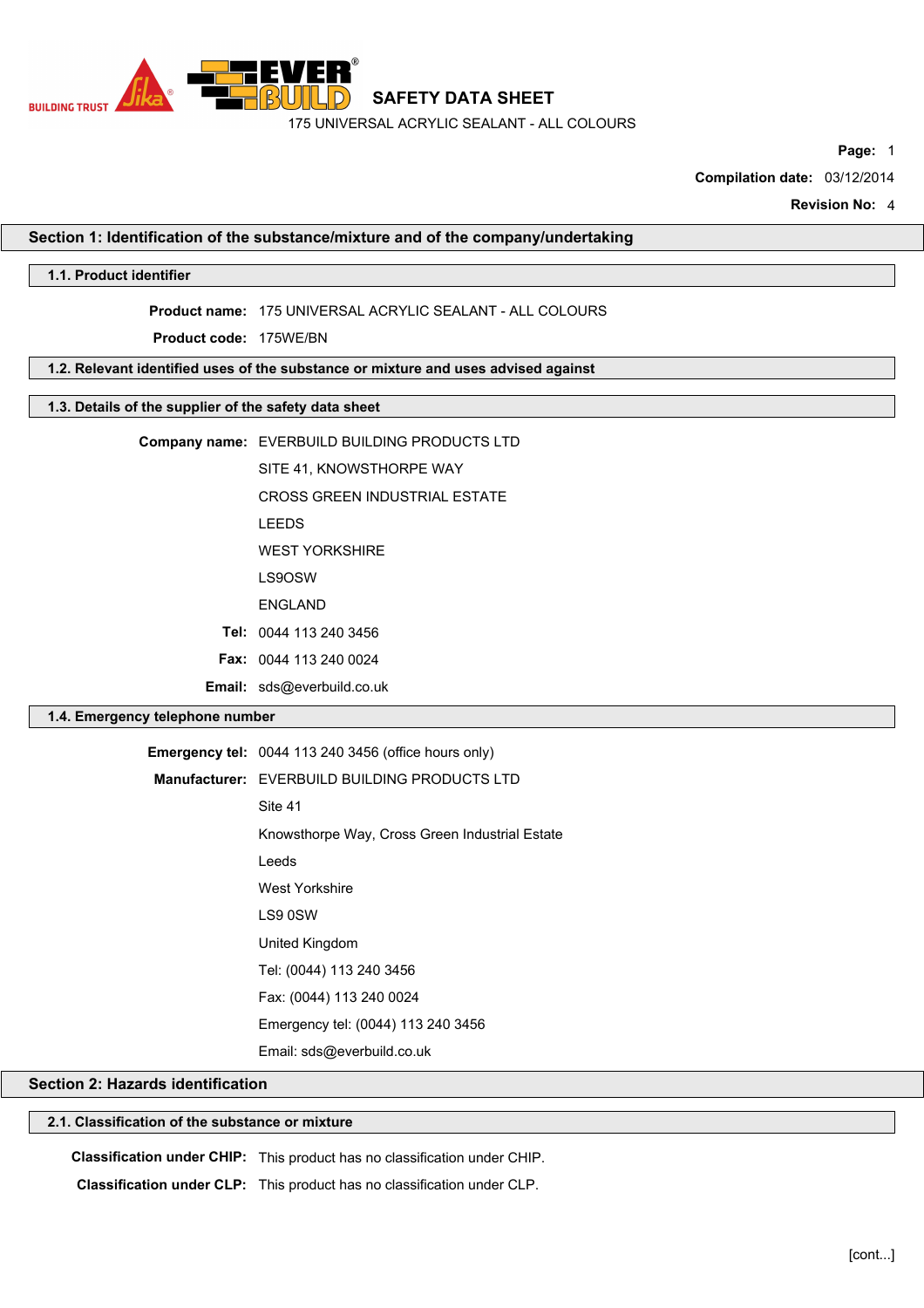#### 175 UNIVERSAL ACRYLIC SEALANT - ALL COLOURS

**Page:** 2

#### **2.2. Label elements**

**Label elements:** This product has no label elements.

**2.3. Other hazards**

**PBT:** This product is not identified as a PBT/vPvB substance.

#### **Section 3: Composition/information on ingredients**

**3.2. Mixtures**

## **Section 4: First aid measures**

**4.1. Description of first aid measures**

**Skin contact:** Wash immediately with plenty of soap and water.

**Eye contact:** Bathe the eye with running water for 15 minutes.

**Ingestion:** Wash out mouth with water.

## **4.2. Most important symptoms and effects, both acute and delayed**

**Skin contact:** There may be mild irritation at the site of contact.

**Eye contact:** There may be irritation and redness.

**Ingestion:** There may be irritation of the throat.

**Inhalation:** No symptoms.

**4.3. Indication of any immediate medical attention and special treatment needed**

#### **Section 5: Fire-fighting measures**

#### **5.1. Extinguishing media**

**Extinguishing media:** Suitable extinguishing media for the surrounding fire should be used.

#### **5.2. Special hazards arising from the substance or mixture**

**Exposure hazards:** In combustion emits toxic fumes.

## **5.3. Advice for fire-fighters**

**Advice for fire-fighters:** Wear self-contained breathing apparatus. Wear protective clothing to prevent contact

with skin and eyes.

#### **Section 6: Accidental release measures**

#### **6.1. Personal precautions, protective equipment and emergency procedures**

**Personal precautions:** Refer to section 8 of SDS for personal protection details.

## **6.2. Environmental precautions**

**Environmental precautions:** Do not discharge into drains or rivers.

## **6.3. Methods and material for containment and cleaning up**

**Clean-up procedures:** Wash the spillage site with large amounts of water.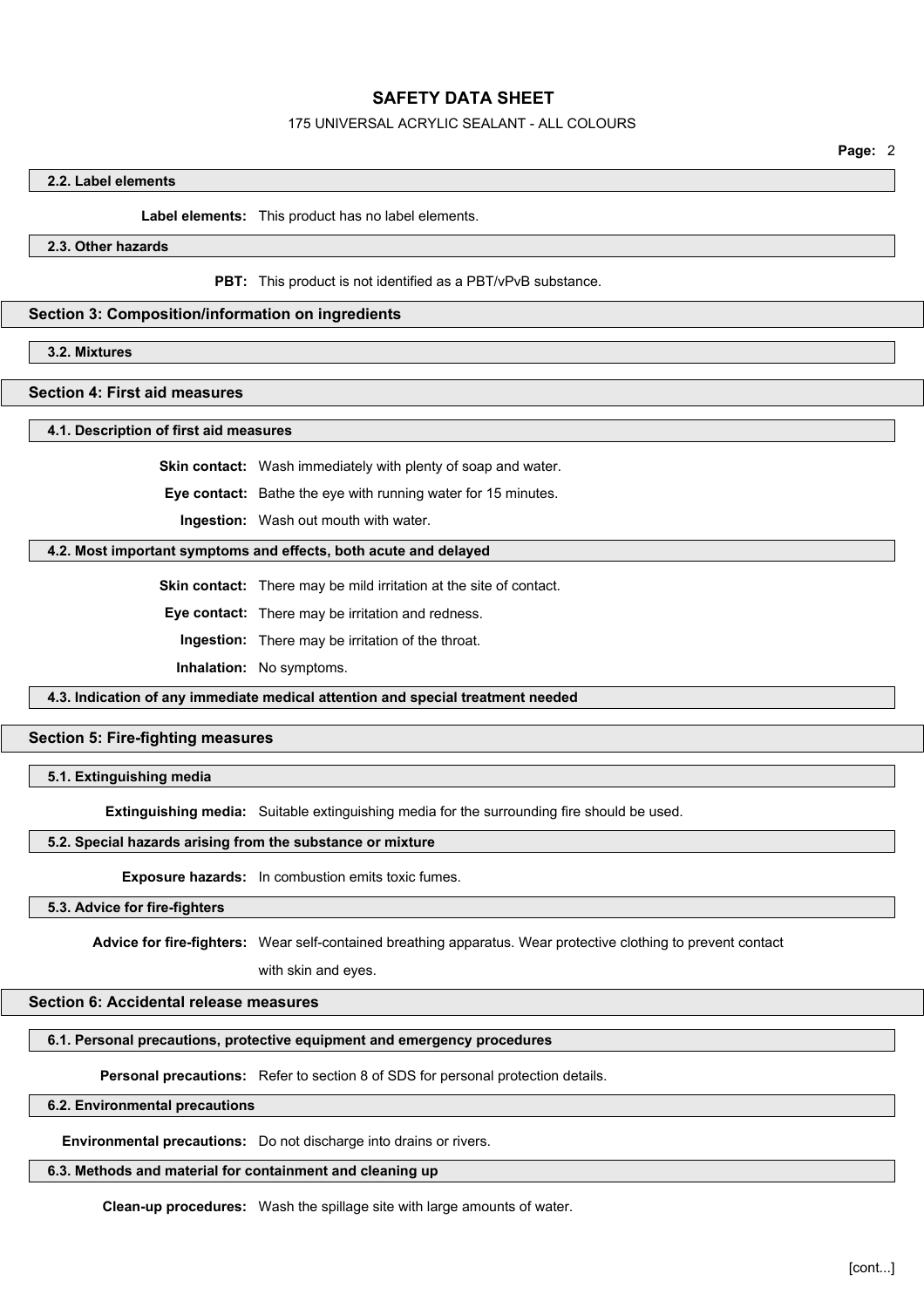#### 175 UNIVERSAL ACRYLIC SEALANT - ALL COLOURS

# **6.4. Reference to other sections Section 7: Handling and storage 7.1. Precautions for safe handling 7.2. Conditions for safe storage, including any incompatibilities Storage conditions:** Store in cool, well ventilated area. Store in original containers between +5 and +25`C. Storage outside these paramaters will dramatically reduce shelf life and invalidates all product warrenties. **Suitable packaging:** Must only be kept in original packaging. **7.3. Specific end use(s) Section 8: Exposure controls/personal protection 8.1. Control parameters Workplace exposure limits:** No data available. **DNEL/PNEC Values DNEL / PNEC** No data available. **8.2. Exposure controls Respiratory protection:** Respiratory protection not required. **Hand protection:** Protective gloves. **Eye protection:** Safety glasses. Ensure eye bath is to hand. **Skin protection:** Protective clothing. **Section 9: Physical and chemical properties 9.1. Information on basic physical and chemical properties State:** Paste **Colour:** Various **Odour:** Barely perceptible odour **Evaporation rate:** Slow **Oxidising:** Non-oxidising (by EC criteria) **Solubility in water:** Miscible **Viscosity:** Highly viscous **Viscosity test method:** x 1000 cps - Brookfield HBDV2+, spindle S70, 10rpm @ 20`C **Boiling point/range°C:** 100 **Flammability limits %: lower:** N/A **upper:** N/A **Flash point°C:** >93 **Autoflammability°C:** N/D **Vapour pressure:** as water **Relative density:** 1.67 **pH:** 8.5-9.5

**VOC g/l:** 9.8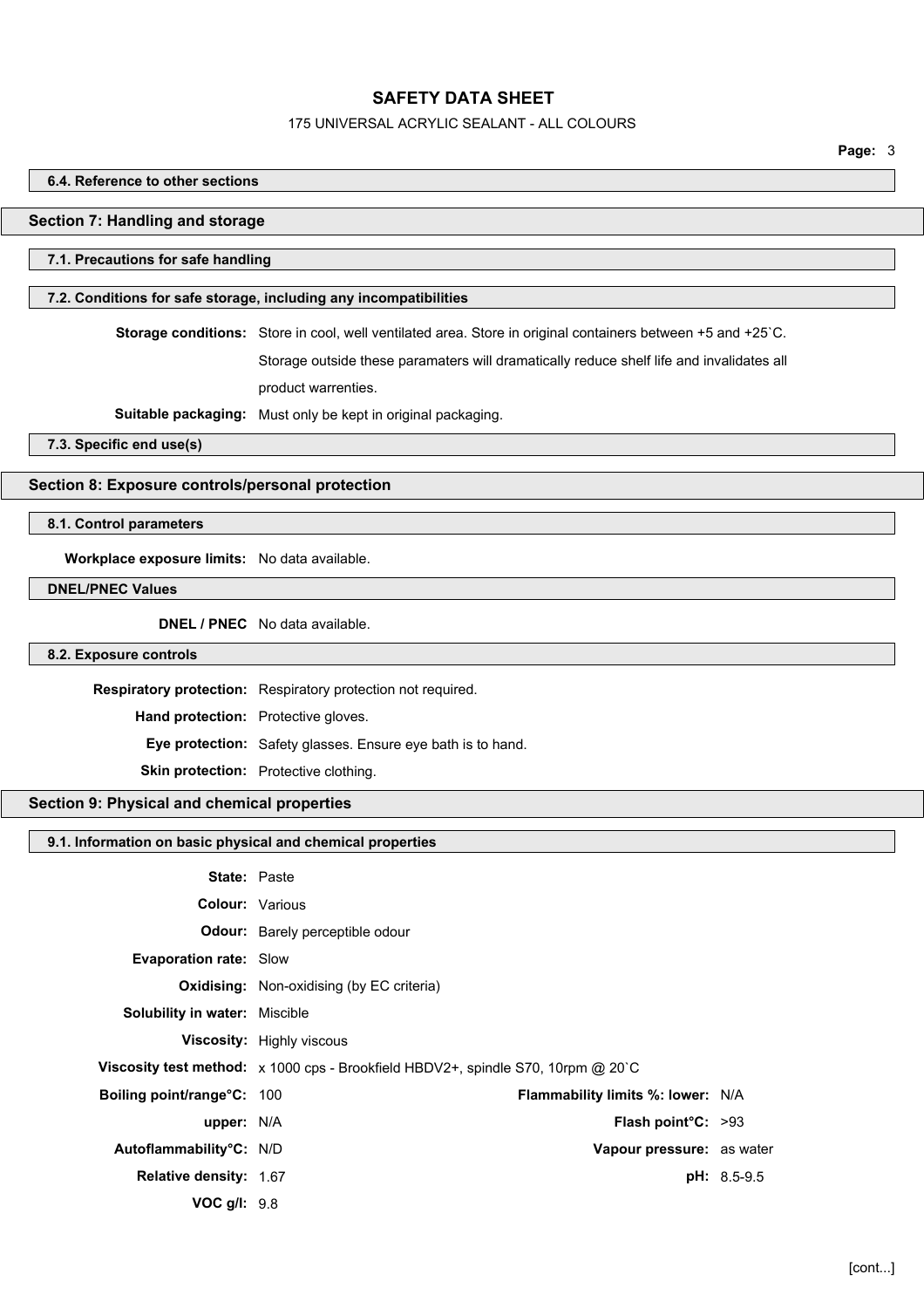#### 175 UNIVERSAL ACRYLIC SEALANT - ALL COLOURS

**Page:** 4

#### **9.2. Other information**

**Other information:** No data available.

#### **Section 10: Stability and reactivity**

#### **10.1. Reactivity**

**10.2. Chemical stability**

**Chemical stability:** Stable under normal conditions.

#### **10.3. Possibility of hazardous reactions**

**10.4. Conditions to avoid**

**Conditions to avoid:** Heat.

**10.5. Incompatible materials**

**Materials to avoid:** Strong oxidising agents. Strong acids.

#### **10.6. Hazardous decomposition products**

**Haz. decomp. products:** In combustion emits toxic fumes.

#### **Section 11: Toxicological information**

#### **11.1. Information on toxicological effects**

**Toxicity values:** No data available.

**Symptoms / routes of exposure**

**Skin contact:** There may be mild irritation at the site of contact.

**Eye contact:** There may be irritation and redness.

**Ingestion:** There may be irritation of the throat.

**Inhalation:** No symptoms.

## **Section 12: Ecological information**

**12.1. Toxicity**

**Ecotoxicity values:** No data available.

## **12.2. Persistence and degradability**

**Persistence and degradability:** No data available.

**12.3. Bioaccumulative potential**

**Bioaccumulative potential:** No data available.

**12.4. Mobility in soil**

## **12.5. Results of PBT and vPvB assessment**

**PBT identification:** This product is not identified as a PBT/vPvB substance.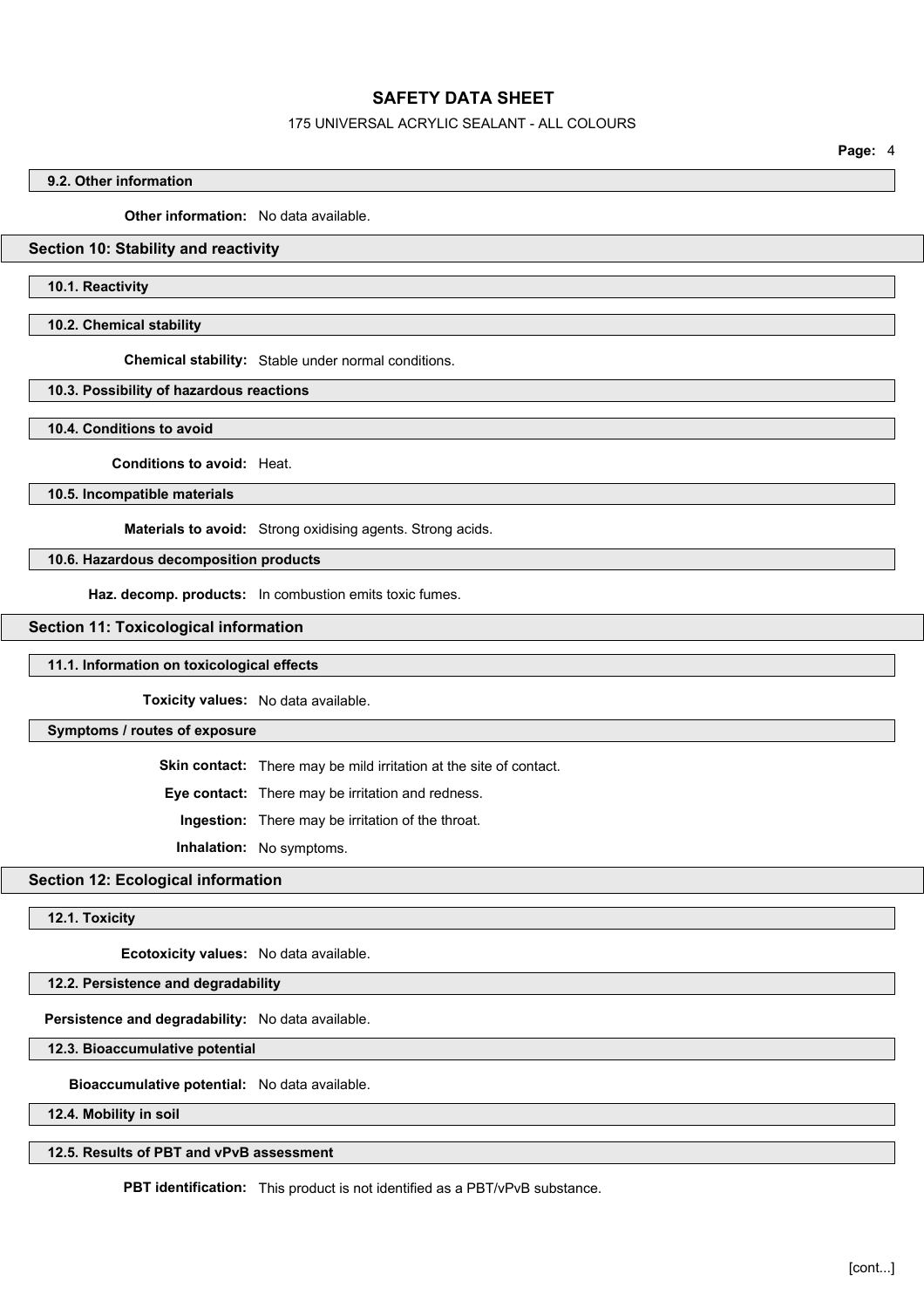#### 175 UNIVERSAL ACRYLIC SEALANT - ALL COLOURS

**Page:** 5

#### **12.6. Other adverse effects**

**Other adverse effects:** No data available.

#### **Section 13: Disposal considerations**

#### **13.1. Waste treatment methods**

**Disposal operations:** Dispose of according to local or national legislation

**NB:** The user's attention is drawn to the possible existence of regional or national

regulations regarding disposal.

**Section 14: Transport information**

**Transport class:** This product does not require a classification for transport.

## **Section 15: Regulatory information**

**15.1. Safety, health and environmental regulations/legislation specific for the substance or mixture**

#### **15.2. Chemical Safety Assessment**

**Chemical safety assessment:** A chemical safety assessment has not been carried out for the substance or the mixture

by the supplier.

## **Section 16: Other information**

#### **Other information**

| Other information: This safety data sheet is prepared in accordance with Commission Regulation (EU) No |
|--------------------------------------------------------------------------------------------------------|
| 453/2010.                                                                                              |
| * indicates text in the SDS which has changed since the last revision.                                 |
| Legend to abbreviations: PNEC = predicted no effect level                                              |
| DNEL = derived no effect level                                                                         |
| $LD50$ = median lethal dose                                                                            |
| LC50 = median lethal concentration                                                                     |
| EC50 = median effective concentration                                                                  |
| IC50 = median inhibitory concentration                                                                 |
| $dw = dry$ weight                                                                                      |
| bw = body weight                                                                                       |
| $cc = closed cup$                                                                                      |
| $oc = open cup$                                                                                        |
| $MUS = mouse$                                                                                          |
| $GPG =$ guinea pig                                                                                     |
| $RBT = rabbit$                                                                                         |
| $HAM = hamster$                                                                                        |
| $HMN = human$                                                                                          |
| $MAM =$ mammal                                                                                         |
| $PGN = pigeon$                                                                                         |
|                                                                                                        |